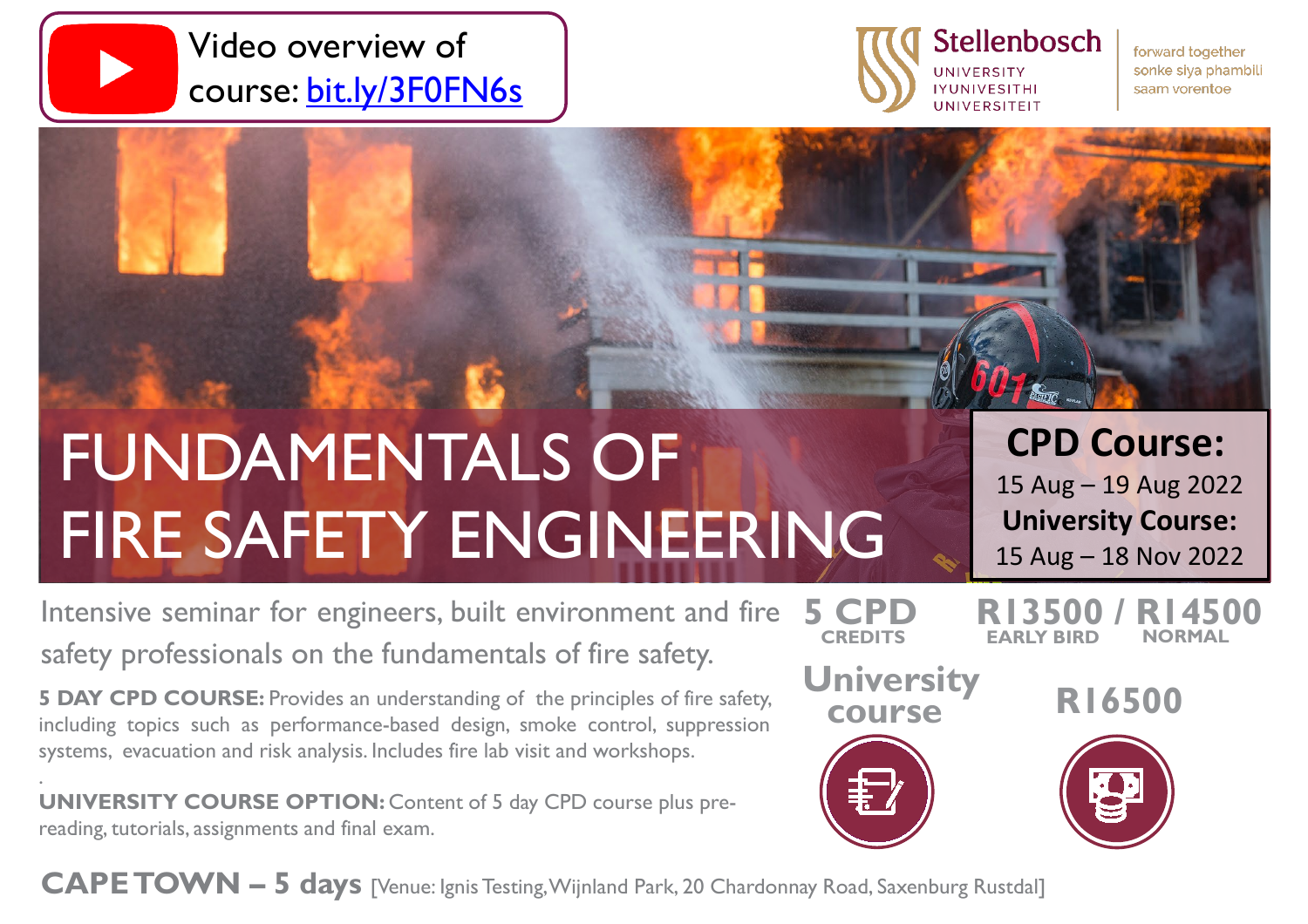

## **COURSE OBJECTIVE**

This course covers the principles of fire safety engineering. Specific topics covered include:

- Introduction to fire safety
- Material characteristics in fire
- Passive protection
- Fire detection and communication systems
- Smoke management

### **COURSE FOCAL POINTS**

• Suppression system

- Evacuation and human behaviour in fire
- Hazard and risk analysis
- Performance-based design (Rational design)
- Fire laboratory visit
- Workshops and discussions

The seminar seek to provide an understanding of factors such as:

- How do fires behave?
- What are the types of fire protection?
- How to design fire protection systems?
- How people behave under fire conditions?
- How to design a smoke extraction system?
- How to conduct a fire risk assessment?
- How to develop performance-based designs?
- How do you quantify fire hazards?

The courses cover a variety of topics relevant for fire safety design. The content is accessible to practitioners from a variety of backgrounds, providing an understanding of fire safety principles, demonstrations and a visit to a fire testing laboratory. The course can be taken as a 5 ECSA CPD point accredited course. It can also be taken as a university course with the same content of a masters level engineering course.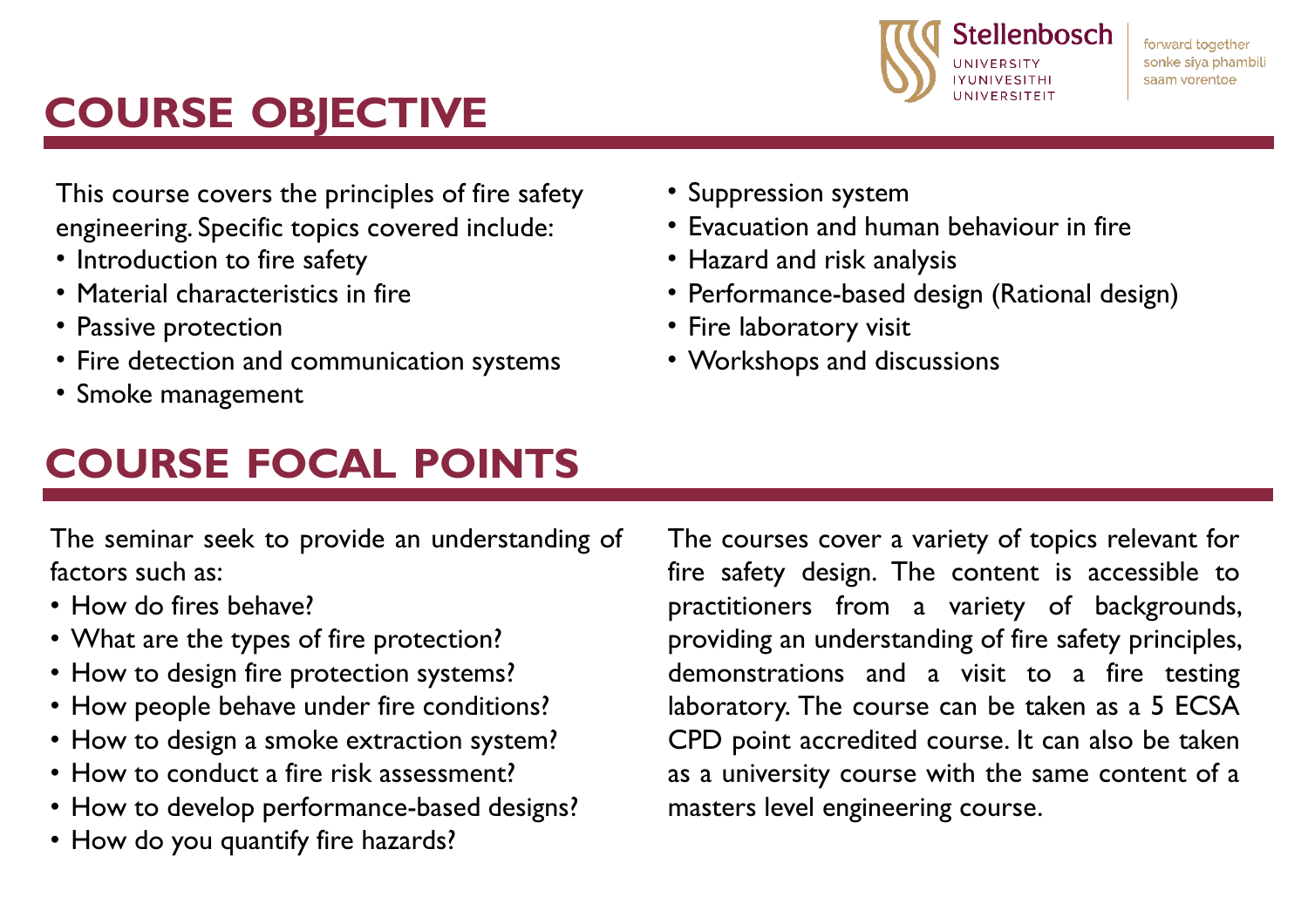### **PRESENTERS**



Dr Ryder (PhD, MBA, MS, BS, PE) for 20 years has focused on understanding fire and explosion's interaction with both built and natural environments. He is a licensed professional fire protection engineer and focuses on how safety can be improved at a facility through the use of quantitative risk assessments (QRA), hazard evaluations (HAZOP), modeling (FDS, FLACS, Phast), and performance-based design. He also specializes in carrying out forensic investigations of fires and explosions to determine the source of ignition, flame spread, and thermal or blast wave conditions that led to the loss. Dr Ryder's knowledge and experience has been used globally by the world's largest and most complex oil & gas (onshore/offshore), LNG, chemical/petrochemical, nuclear, power generation, and heavy industries facilities.

Dr Ryder teaches Fire & Explosion Investigation, Firefighting Robot, and Industrial Fire Protection Engineering courses at the University of Maryland in the Fire Protection Engineering Department. He is also a qualified Subject Matter Expert for Saudi Aramco in Fire Protection, Loss Prevention, and Hazard/Risk analysis. He is actively engaged in applied research related to advanced fire detection and fire state determination, fire suppression, and battery energy storage solutions.



#### **1. Dr. Noah Ryder 2. Mr. John T. Ivison**

Mr Ivison (BSc(Hons), PEng, CP, FSFPE, MIFE) has 40 years experience in fire safety with experience across a wide variety of industries including sprinkler protection, forestry products, commercial buildings and industrial facilities.

In Canada he ran the Insurers' Advisory Organization training school. He also managed hospital improvement programmes for the province and gradually specialised in upgrading heritage buildings. He helped establish the Fire Protection Programme at the University of British Colombia where he was an adjunct professor for 6 years. Under his tutelage Protection Engineering pioneered several new fire modelling techniques for the analysis of fire performance and patented an important venting system for high buildings.

He is specialist in fire protection for heritage buildings and has worked on high-profile projects such as Royal Ascot, Blackdown House, Bramshill Manor, Bibury Court and Southend-on Sea historic pier. He also is called upon to assist is industrial facilities with special problems as well as product development and the design of fire suppression systems.



#### **3. Prof. Richard Walls**

Richard Walls (PhD, MSc, GDE, BScEng, BTh, PrEng) is the head of the Fire Engineering Research Unit at Stellenbosch University (FireSUN). He worked as a professional structural engineer designing industrial, petrochemical and commercial buildings before joining Stellenbosch University as a lecturer and researcher. His areas of research include structural fire design, informal settlement fire safety, timber in fire (CLT), full-scale fire testing, fire modelling and bulk storage facilities.



#### **4. Dr. Natalia Flores Quiroz**

Natalia Flores (PhD, MSc, BEng) is a postdoctoral researcher at the Fire Engineering Research Unit at Stellenbosch University. She worked as a fire safety engineer designing active fire protection systems for the mining industry. She holds a M.Sc. in Fire Safety Engineering from Ghent University. Her areas of research include reconstruction of past incidents, wildland urban interface (WUI) fires.



#### **5. Dr. Antonio Cicione**

Antonio Cicione's (PhD, BEng) areas of research include full-scale fire testing numerical modelling (Computational Fluid Dynamics modelling, Zonal modelling and Finite Element modelling), and 3D printed concrete structures in Fire. He has collaborated with some of the world's leading fire experts and has published numerous journal and conference papers on various fire related topics. He now runs Cicione Fire & Structures consulting engineers in Nelspruit.